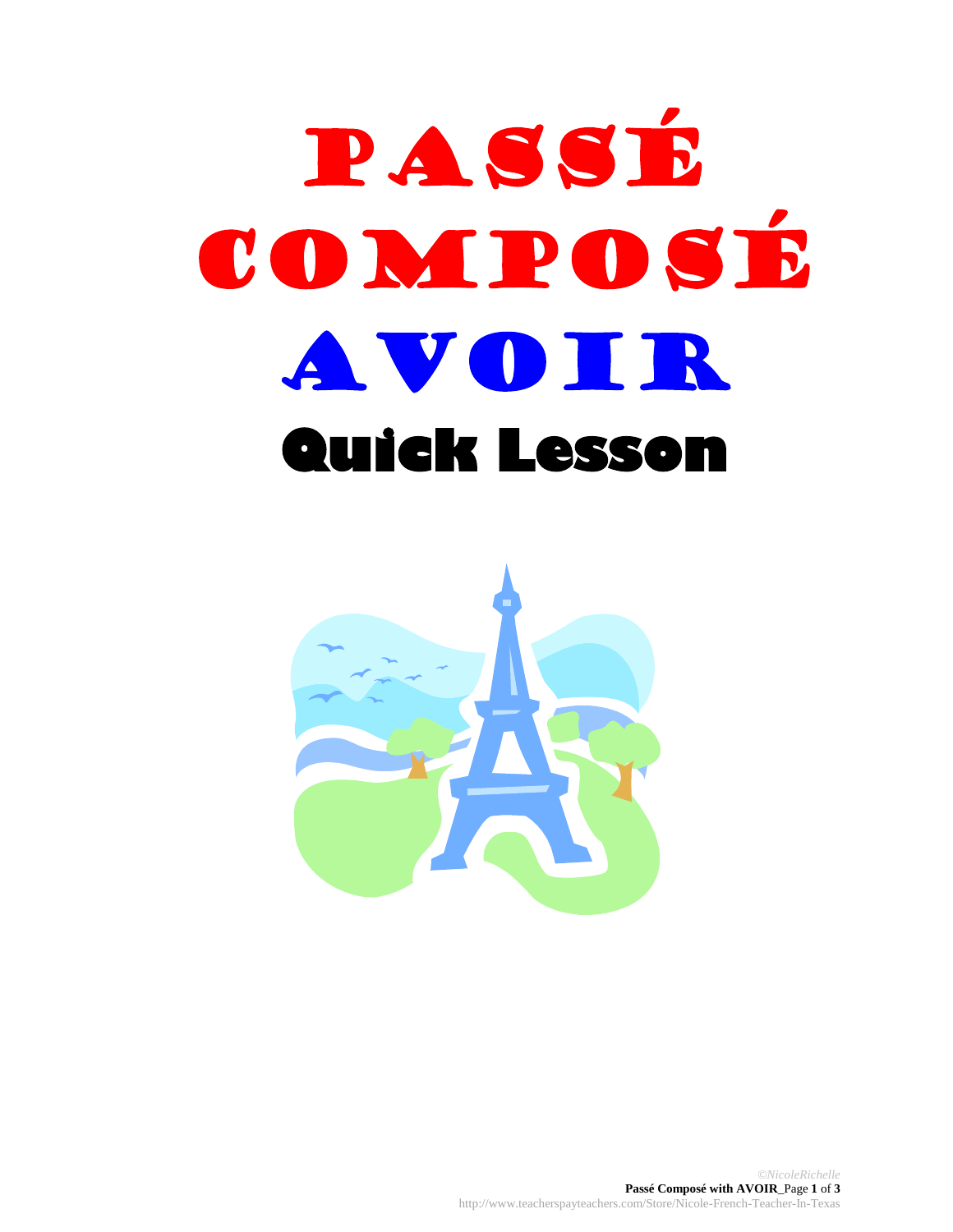| NOM:                                                            | Passé Composé with AVOIR Notes                                                                                                                                                                                                                                                                                                                                                                              |
|-----------------------------------------------------------------|-------------------------------------------------------------------------------------------------------------------------------------------------------------------------------------------------------------------------------------------------------------------------------------------------------------------------------------------------------------------------------------------------------------|
| Passé Composé: Past Actions                                     |                                                                                                                                                                                                                                                                                                                                                                                                             |
|                                                                 | When we speak and write, we speak and write about different times. So far we've learned how to write                                                                                                                                                                                                                                                                                                        |
|                                                                 |                                                                                                                                                                                                                                                                                                                                                                                                             |
|                                                                 | Today we are going learn to talk about the Passé Composé.                                                                                                                                                                                                                                                                                                                                                   |
|                                                                 | This is the ____________________ tense, used to talk about what we ____________________________.                                                                                                                                                                                                                                                                                                            |
|                                                                 | In English to talk about the past, we change the verb to a PAST PARTICIPLE:                                                                                                                                                                                                                                                                                                                                 |
| l eat pizza → l ___________ pizza yesterday.                    |                                                                                                                                                                                                                                                                                                                                                                                                             |
| I'm swimming. $\rightarrow$ I ______________________ yesterday. |                                                                                                                                                                                                                                                                                                                                                                                                             |
|                                                                 |                                                                                                                                                                                                                                                                                                                                                                                                             |
| <b>STEP 2:</b> Conjugate AVOIR                                  |                                                                                                                                                                                                                                                                                                                                                                                                             |
| J'                                                              | Nous                                                                                                                                                                                                                                                                                                                                                                                                        |
|                                                                 |                                                                                                                                                                                                                                                                                                                                                                                                             |
| II/Elle                                                         | $\textsf{lls/Elles}\_\_\_\_\_\_\_\_\_\_\_\_\_\_\_\_\_\_\_\_\_\_\_\_\_$                                                                                                                                                                                                                                                                                                                                      |
| <b>STEP 3:</b> Form the past participle                         |                                                                                                                                                                                                                                                                                                                                                                                                             |
|                                                                 | Regular ER verbs: $\qquad \qquad$ $\rightarrow$ $\qquad \qquad$                                                                                                                                                                                                                                                                                                                                             |
|                                                                 | Regular IR verbs: $\frac{1}{2}$ $\rightarrow$ $\frac{1}{2}$ $\rightarrow$ $\frac{1}{2}$ $\rightarrow$ $\frac{1}{2}$ $\rightarrow$ $\frac{1}{2}$ $\rightarrow$ $\frac{1}{2}$ $\rightarrow$ $\frac{1}{2}$ $\rightarrow$ $\frac{1}{2}$ $\rightarrow$ $\frac{1}{2}$ $\rightarrow$ $\frac{1}{2}$ $\rightarrow$ $\frac{1}{2}$ $\rightarrow$ $\frac{1}{2}$ $\rightarrow$ $\frac{1}{2}$ $\rightarrow$ $\frac{1}{2}$ |
|                                                                 |                                                                                                                                                                                                                                                                                                                                                                                                             |
| *Past Participles for Irregular Verbs *                         |                                                                                                                                                                                                                                                                                                                                                                                                             |
| $AVOIR \rightarrow$                                             | $ETRE \rightarrow$                                                                                                                                                                                                                                                                                                                                                                                          |
| $FAIRE \rightarrow$                                             | METTRE $\rightarrow$ ______________                                                                                                                                                                                                                                                                                                                                                                         |
|                                                                 |                                                                                                                                                                                                                                                                                                                                                                                                             |